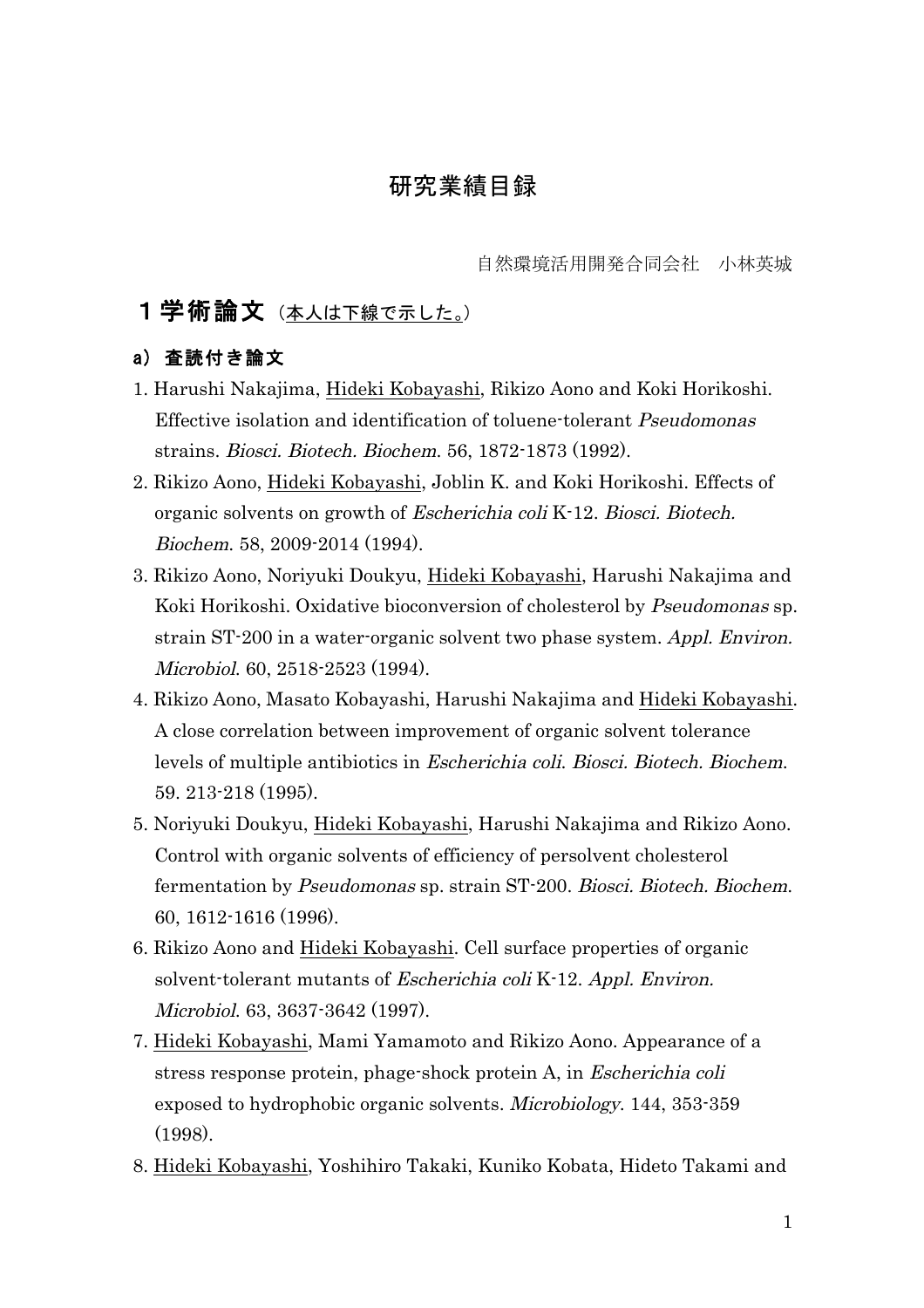Akira Inoue. Characterization of  $\alpha$ -maltotetraohydrolase produced by Pseudomonas sp. MS300 isolated from the deepest site of Mariana Trench. Extremophiles 2, 401-407 (1998).

- 9. Hideki Kobayashi, Hideto Takami, Hisako Hirayama, Kuniko Kobata, Ron Usami and Koki Horikoshi. Outer membrane changes in a toluene-sensitive mutant of toluene-tolerant Pseudomonas putida IH-2000. J. Bacteriol. 181. 4493-4498 (1999).
- 10. Hideto Takami, Kuniko Kobata, Takahiko Nagahama, Hideki Kobayashi, Akira Inoue and Koki Horikoshi. Biodiversity in deep-sea sites located near the south part of Japan. *Extremophiles* 3. 97-102 (1999).
- 11. Hideki Kobayashi, Katsuyuki Uematsu, Hisako Hirayama and Koki Horikoshi. Novel toluene elimination system in a toluene-tolerant microorganism. J. Bacteriol. 182, 6451-6455 (2000).
- 12. Ken Takai, Hideki Kobayashi, K. H. Nealson and Koki Horikoshi. Sulfurihydrogenibium subterraneum gen. nov., sp. Npc., from a subsurface hot aquifer. Int J Syst Evol Microbiol 53, 823-827 (2003).
- 13. Ken Takai, Hideki Kobayashi, K. H. Nealson and Koki Horikoshi. Deferribacter desulfuricans sp. nov., a novel sulfur-, nitrate- and arsenate-resucing thermophile isolated from a deep-sea hydrothermal vent. Int J Syst Evol Microbiol. 53, 839-846 (2003).
- 14. Fumio Inagaki, Ken Takai, Hideki Kobayashi, K. H. Nealson and Koki Horikoshi. Sulfurimonas autotrophica gen. nov., sp. nov., a novel sulfur or thiosulfate-oxidizing epsilon-proteobacterium isolated from hydrothermal sediments in the Okinawa Trough. Int J Syst Evol Microbiol. 53, 1801-1805 (2003)
- 15. Hideki Kobayashi, Mad Kaern, Michihiro Araki, Kristy Chung, Timothy S. Garner, Charles R. Cantor and James J. Collins. Programmable Cells: Interfacing natural and engineered gene networks. Proc Natl Acad Sci USA. 101, 8414-8419 (2004).
- 16. Hideki Kobayashi, Yuichi Nogi and Koki Horikoshi. New violet 3, 3'-bipyridyl pigment purified from deep-sea microorganism Shewanella violacea DSS12. Extremophiles 11, 245-250 (2007).
- 17. Hirokazu Shimoshige, Hideki Kobayashi, Shigeru Shimamura, and Ron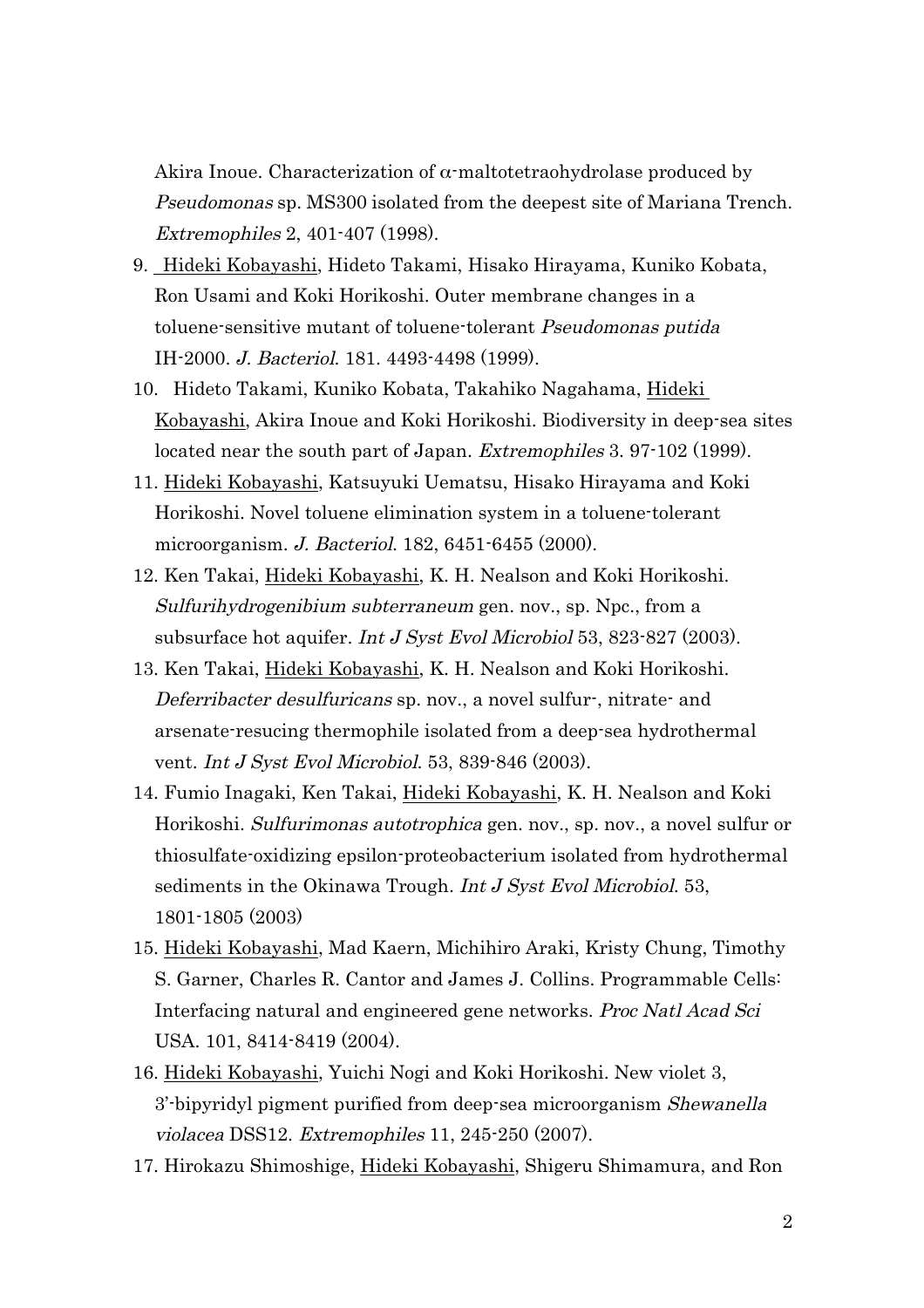Usami, Gravity Sensing by Escherichia coli. Bioscience, Biotechnology, and Biochemistry, 74, 2511-2514 (2010).

- 18. Hirokazu Shimoshige, Hideki Kobayashi and Ron Usami, Inhibition of gene expression in Escherichia coli under hypergravity Bioscience, Biotechnology, and Biochemistry, 75, 175-177 (2011).
- 19. Hideki Kobayashi, Yuji Hatada, Taishi Tsubouchi, Takahiko Nagahama, Hideto Takami. The Hadal Amphipod Hirondellea gigas Possessing a Unique Cellulase for Digesting Wooden Debris Buried in the Deepest Seafloor. PLoS ONE 7(8): e42727 (2012).
- 20. Nikolaos Anesiadis, Hideki Kobayashi, William R. Cluett, and Radhakrishnan Mahadevan, Analysis Design of a Genetic Circuit for Dynamic Metabolic Engineering. ACS Synthetic Biology, 10.1021/sb300129j (2013)
- 21. Hideki Kobayashi. Inducible Suppression of Global Translation by Overuse of Rare Codons. Applied Environ Microbiol. 81, 2544-2553 (2015).
- 22. Hirokazu Shimoshige, Hideki Kobayashi, Toru Mizuki, Yukata Nagaoka, Akira Inoue, Toru Maekawa. Effect of Polyethylene Glycol on the Formation of Magnetic Nanoparticles Synthesized by Magnetospirillum magnetotacticum MS-1 PLoS ONE 10(5): e0127481. doi: 10.1371/journal.pone.0127481 (2015).
- 23. Youki Fukasawa, Haruna Kobayashi-Iwatani, Masaru Kawato, Hideki Kobayashi, Yoshihiro Fujiwara, Jun-Ichi Miyazaki. Dispersal Ability and Genetic Structure in Mytilid Mussels of Whale-Fall Communities. Open Journal of Marine Science, 5: 295-305 (2015).
- 24. Hirokazu Shimoshige, Yoshitaka Nakajima, Hideki Kobayashi, Keiichi Yanagisawa, Yutaka Nagaoka, Shigeru Shimamura, Toru Mizuki, Akira Inoue, Toru Maekawa. Formation of Core-Shell Nanoparticles Composed of Magnetite and Samarium Oxide in Magnetospirillum magneticum Strain RSS-1. PLoS ONE, 12, e0170932, 10.1371/journal.pone.0170932. (2017)
- 25. Hideki, Kobayashi. Regeneration of Escherichia coli from minicells through lateral gene transfer. Journal of Bacteriology, 200.9: e00630-17 (2018).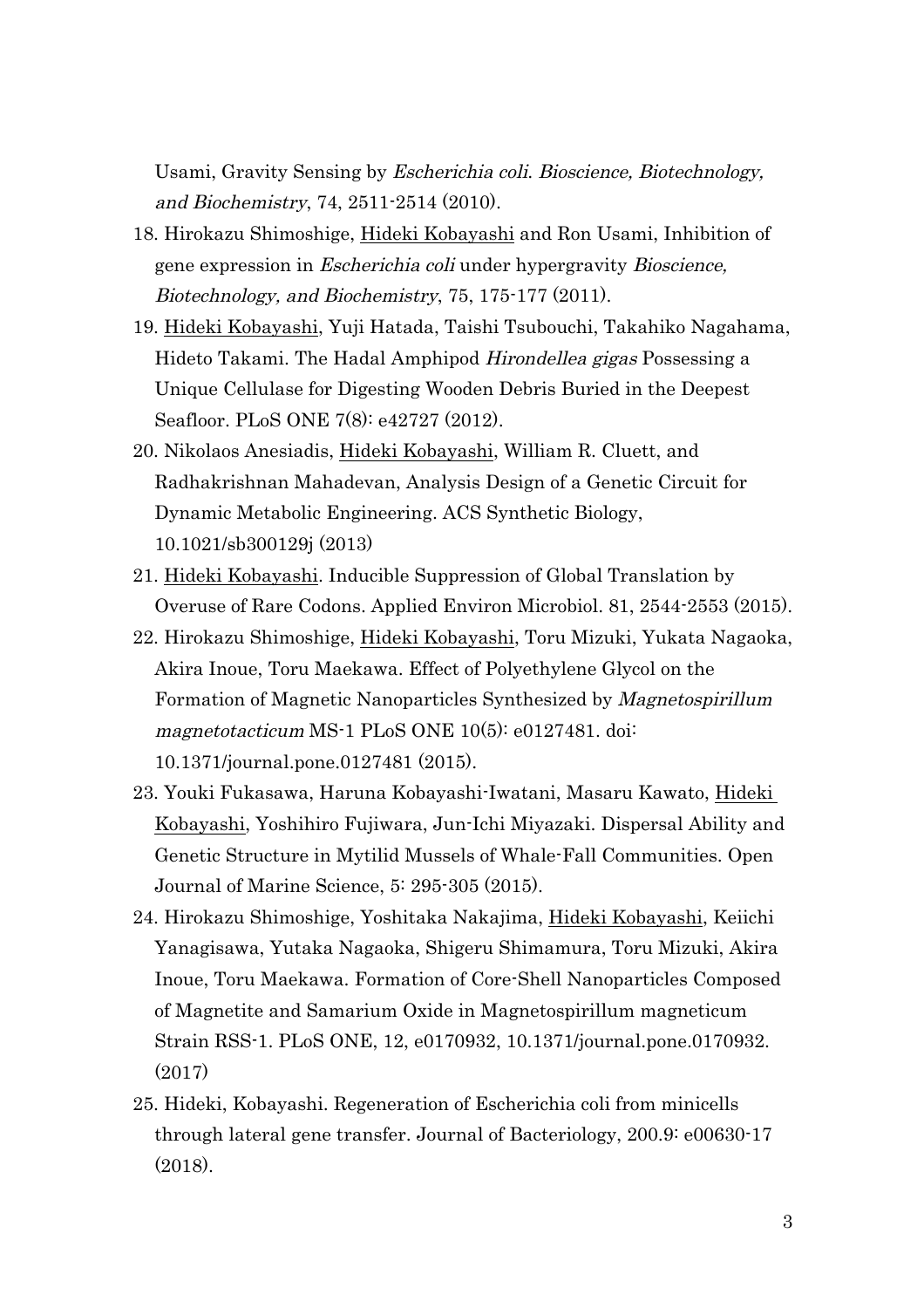26. Hideki Kobayashi, Hirokazu Shimoshige, Yoshikata Nakajima, Wataru Arai, Hideto Takami, An aluminum shield enables the amphipod Hirondellea gigas to inhabit deep-sea environments. PLoS one 14.4: e0206710 (2019).

## b) その他の論文・研究会誌、国際学会プロシーディング等

- 1. Hideki Kobayashi, Hideto Takami, Akira Inoue and Koki Horikoshi. Deep-sea, new resource for screening of biocatalysts. New Frontiers in Screening for Microbial Biocatalysts. (Elsevier Science B. V.) 259-263 (1997).
- 2. Hideki Kobayashi, Hideto Takami, Akira Inoue and Koki Horikoshi. G4 amylase produced by Mariana isolate MS300. DEEP-SEA Research, 14, 587-592 (1999).
- 3. Hideki Kobayashi, Hideto Takami, Takahiko Nagahama, Akira inoue and Koki Horikoshi. Microbial flora in deep-sea site located near the south sea site. DEEP-SEA Research, 15, 35-40 (1999).
- 4. 「世界の深海底に未知の微生物を探して」小林英城、化学と生物、日本農 芸化学会、37、821-824 (1999)
- 5. Hideki Kobayashi, Yoshihiro Takaki, Kuniko Kobata, Hideto Takami and Akira Inoue. Characterization of a-maltotetraohydrolase produced by Pseudomonas sp. MS300 isolated from deepest site of Mariana Trench. DEEP-SEA Research, 16, 69-76 (2000).
- 6. Hideki Kobayashi and Takahiko Nagahama. The bacterium isolated from Hirondella gigas (Shinkaioosokoebi). DEEP-SEA Research, 17, 13-18 (2000).
- 7. Hideki Kobayashi, Hideto Takami, Hisako Hirayama, Koki Horikoshi. Toluene-tolerant system of Pseudomonas putida IH-2000. The 3rd International Congress of Extremophiles, 194, (2000).
- 8. Hideki Kobayashi, Hideto Takami, and Koki Horikoshi. Rule of population density of halophiles in the deep-sea. 2nd International Conference on System Biology. 135 (2001).
- 9. Hideki Kobayashi, Mads Kaern, Michihiro Araki, Kristy Chung, Timothy S. Gardner, Charles R. Cantor and James J. Collins.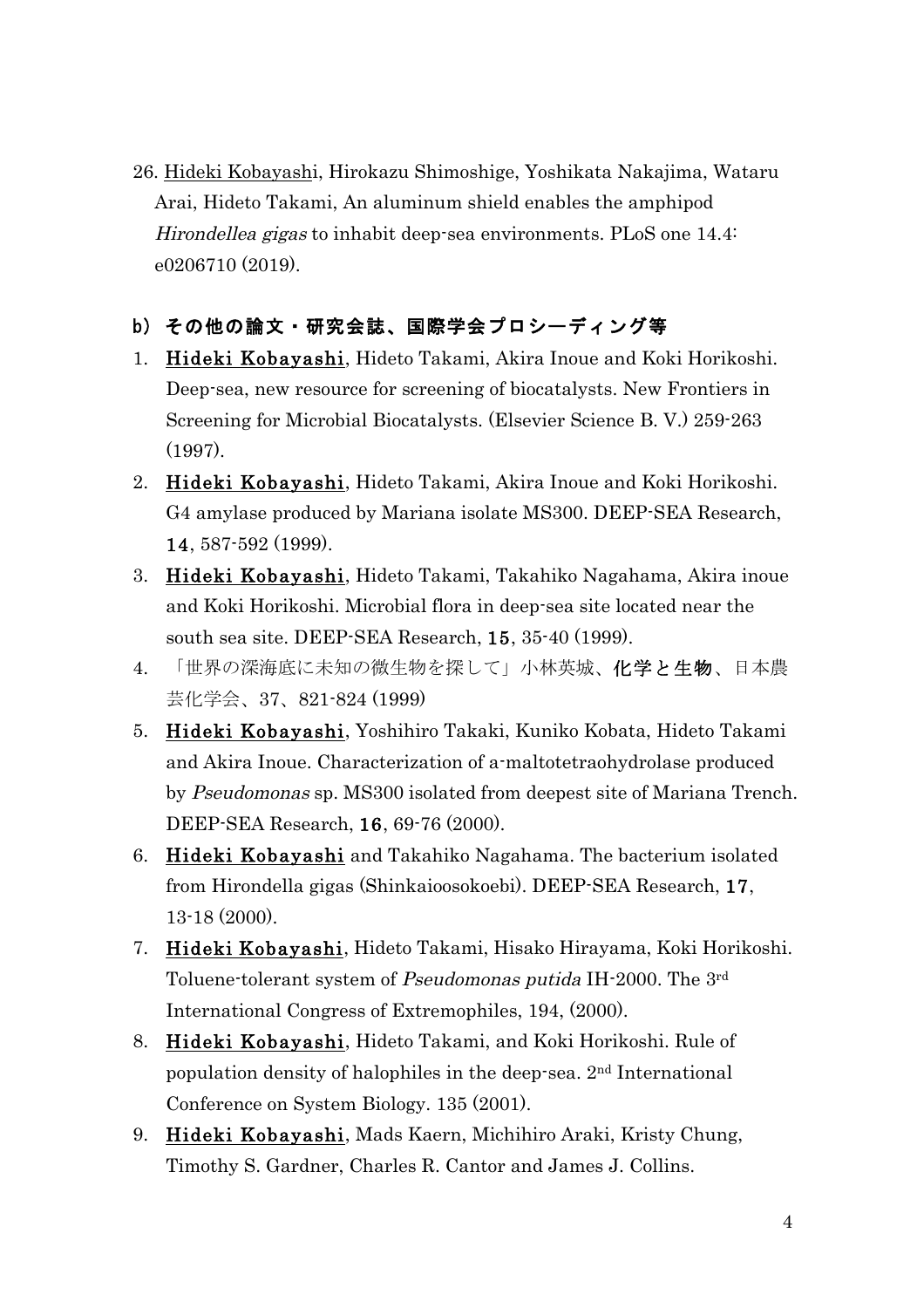Programmable Cell: Interfacing natural and engineered gene networks. The First International Meeting on Synthetic Biology. 20. (2004).

- 10. Hideki Kobayashi, Yuji Hatada , Taishi Tsubouchi , Takahiko Nagahama , Hideto Takami, Purification and characterization of a novel exo-cellulase produced by the deepest-sea amphipod "Hirondellea gigas". 38th FEBS Congress, 240. (2012).
- 11. 「深海エビの体内に紙を分解する酵素を発見」小林英城、化学、化学同人、 67, 73 (2012)
- 12. 「カイコウオオソコエビから精製した新規セルラーゼの性質と機能」小林英 城、月刊バイオインダストリー、CMC 出版、Vol.30, 44-51 (2013)
- 13. 「世界最深部のマリアナ海溝に生息する超深海性ヨコエビが生産する新規 セルラーゼ」小林英城、バイオサイエンスとインダストリー、バイオイ ンダストリー協会、Vol. 71, 434-435 (2013)
- 14. 遺伝子発現システムの脆弱性を利用した人工増殖抑制遺伝子の開発、化学工 業、Vol.67, No.7, 37-42 (2016)

### 2 総説

特記すべき物は無い

## 3 著書、訳書等

特記すべき物は無い

# 4 特許等

- 1. Wipo Patent WO/2006/137847、"ENGINEERED ENZYMATICALLY ACTIVE BACTERIOPHAGES AND METHODS OF USES THEREOF"。 小林英城、Mads Kœrn、Michihiro Araki、Timothy S. Gardner、Charles R. Cantor、James J. Collins との共同出願(アメリカ)。
- 2. 発明名称:「細胞の増殖を抑制する方法」特許登録番号:特許第 5396071 号、 特許登録日:2013 年 10 月 25 日、発明者:小林英城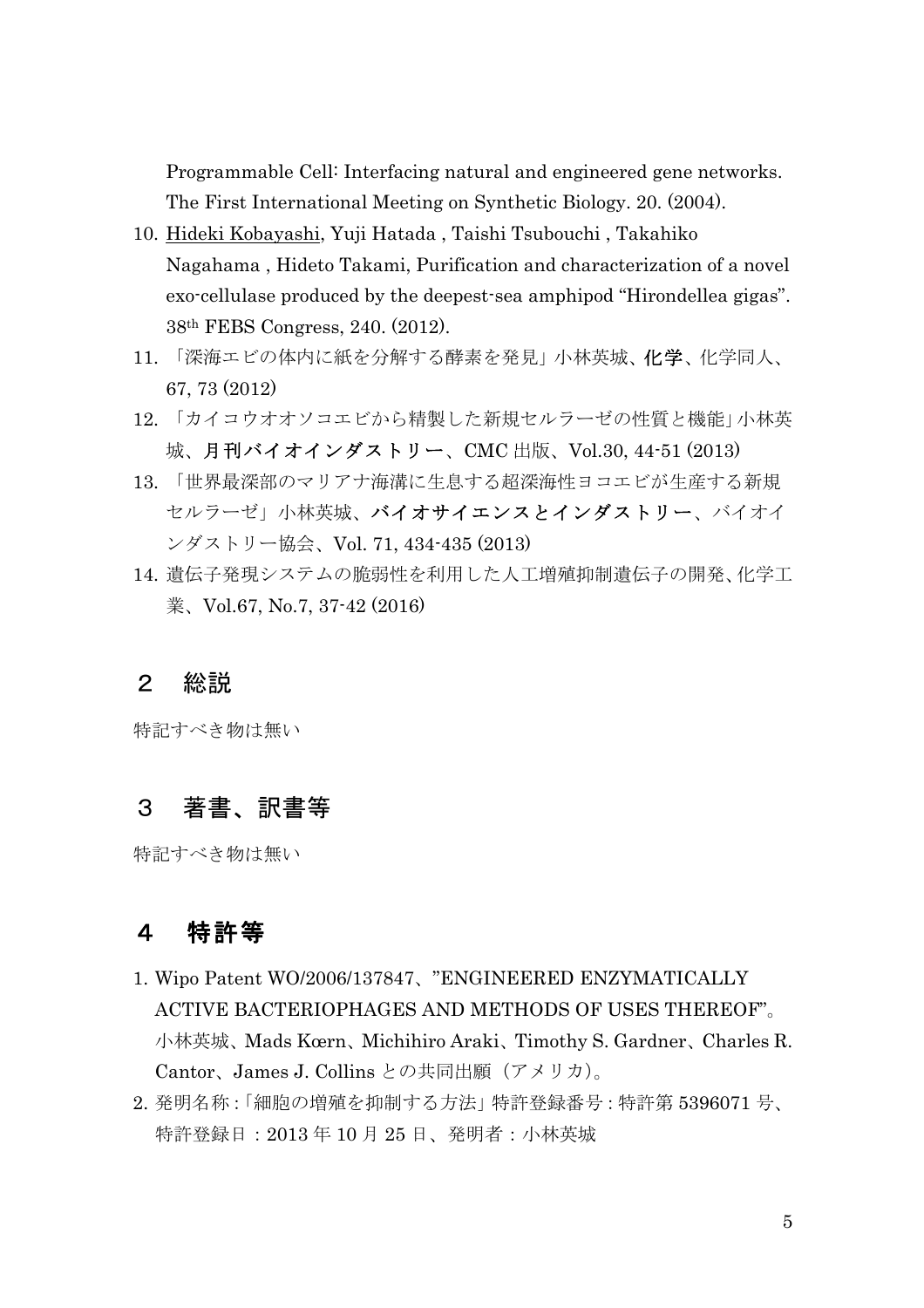3. 発明名称:「新規なセルラーゼ」特許登録番号:特許第 5777128 号、特許登 録日:2015 年 7 月 17 日、発明者:小林英城

# 5 学会発表

- 1. 「Programmable Cell: Interfacing natural and engineered gene networks.」The First International Meeting on Synthetic Biology, Boston, USA (2004 年 8 月)
- 2. 「Purification and characterization of a novel exo-cellulase produced by the deepest-sea amphipod "Hirondellea gigas".」38th FEBS Congress, Saint Petersburg, Russia (2012 年 8 月)
- 3. 「世界最深部の超深海生物が生産する新規セルラーゼ」小林英城、秦田勇 二、坪内泰志、高見英人、日本生物工学会 2012 年度大会(2012 年 10 月)
- 4. 「世界最深部に生息するカイコウオオソコエビの多糖分解酵素の研究」小 林英城, 嶋根康弘, 秦田勇二、極限環境生物学会 2013年度 (14 回) 年会、 神奈川県川崎市(2013 年 11 月)
- 5. 「小笠原海溝由来超深海性ヨコエビの採取とセルラーゼの検出」小林英城、 荒井渉、高見英人、ブルーアース2014、東京都品川区(2014 年 3 月)
- 6. 「Ca. Acetothermus autotrophicum OP1 株代謝系の再構築」小林英城、 高見英人、第 8 回日本ゲノム微生物学会年会、東京都世田谷区(2014 年 3 月)
- 7. 「小笠原海溝に生息する超深海性ヨコエビの消化酵素」小林英城、荒井渉、 高見英人、2014 年度日本農芸化学会大会、東京都(2014 年 3 月)
- 8. 「超深海性ヨコエビが生産するセルラーゼの探索」小林英城、荒井渉、高 見英人、2014年度日本生物工学会大会、北海道札幌市(2014年9月)
- 9. The cellulase in the deepest point on Earth! Hideki Kobayashi, Yuji Hatada, Taishi Tsubouchi, Wataru Arai, Hideto Takami, Mie Bioforum 2014, Mie, Nemunosato (2014年10月)
- 10. 「トランスクリプトーム解析から予想されるカイコウオオソコエビの感覚 器」小林英城、山濱由美、外山美奈、高久康春、針山孝彦、荒井渉、高見 英人、ブルーアース2015、東京都品川区(2015年3月)
- 11. 「トランスクリプトームから予想される超深海性ヨコエビの視覚の可能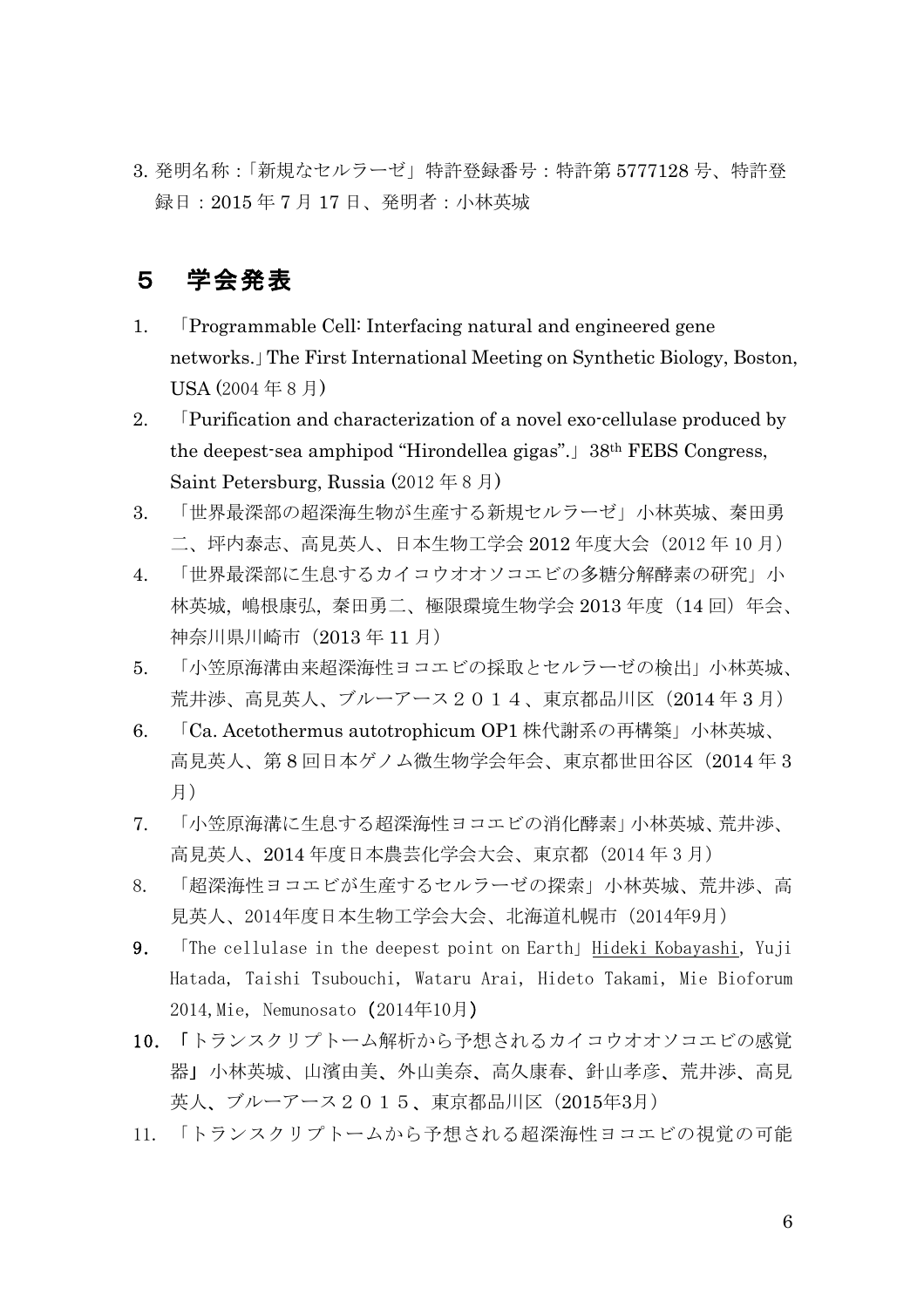性」小林英城、針山孝彦、高見英人、荒井渉、高久康春、山濱由美、外山 美奈、2015年度日本農芸化学会大会、岡山県岡山市(2015年3月)

- 12. 「超深海性ヨコエビが生産するセルラーゼ」小林英城、荒井渉、高見英人、 秦田勇二、セルラーゼ研究会第29回大会、神奈川県横浜市(2015年7月)
- 13. 「超深海性ヨコエビの地理的隔離」小林英城、長濱統彦、荒井渉、高見英 人、藤岡勘太郎、木戸ゆかり、2016年度日本農芸化学会大会、北海道札幌 市(2016年3月)
- 14. 「世界最深部に生息するヨコエビ外骨格の解析」小林英城、下重裕一、中 島義賢、荒井渉、高見英人、第11回バイオミネラリゼーション研究会、 千葉県柏市(2016年11月)
- 15. 「超深海に生息するヨコエビ類の深海適応機構」小林英城、下重裕一、中 島義賢、荒井渉、高見英人、極限環境生物学会2016年度(第17回)年会、 神奈川県横浜市(2016年11月)
- 16. 「超深海性ヨコエビが保有する多糖分解酵素の遺伝子解析」小林英城、荒 井渉、高見英人、笹川洋平、梅田茉奈、林哲太郎、二階堂愛、ブルーアー ス2017、東京都千代田区(2017年3月)
- 17. 「カイコウオオソコエビ外骨格の分析」小林英城、下重裕一、中島義賢、 荒井渉、高見英人、2017年度日本農芸化学会大会、京都府京都市(2017年3 月)

## 7 受賞・表彰等

平成24年度 研究開発功績賞(海洋研究開発機構内部受賞)

## 8 科学研究費助成事業等外部研究費の取得状況

平成24年度基盤研究 C (24580153)、「カイコウオオソコエビが持つ新規セル ラーゼの遺伝子解析とその工学的利用研究代表者」410 万円

### 9 他研究機関との共同研究の実績等

1. 2014年4月〜2015年3月、新日鉄住金エンジニアリング株式会社との共同研 究、「バイオマス糖化に関する超深海性ヨコエビセルラーゼの評価」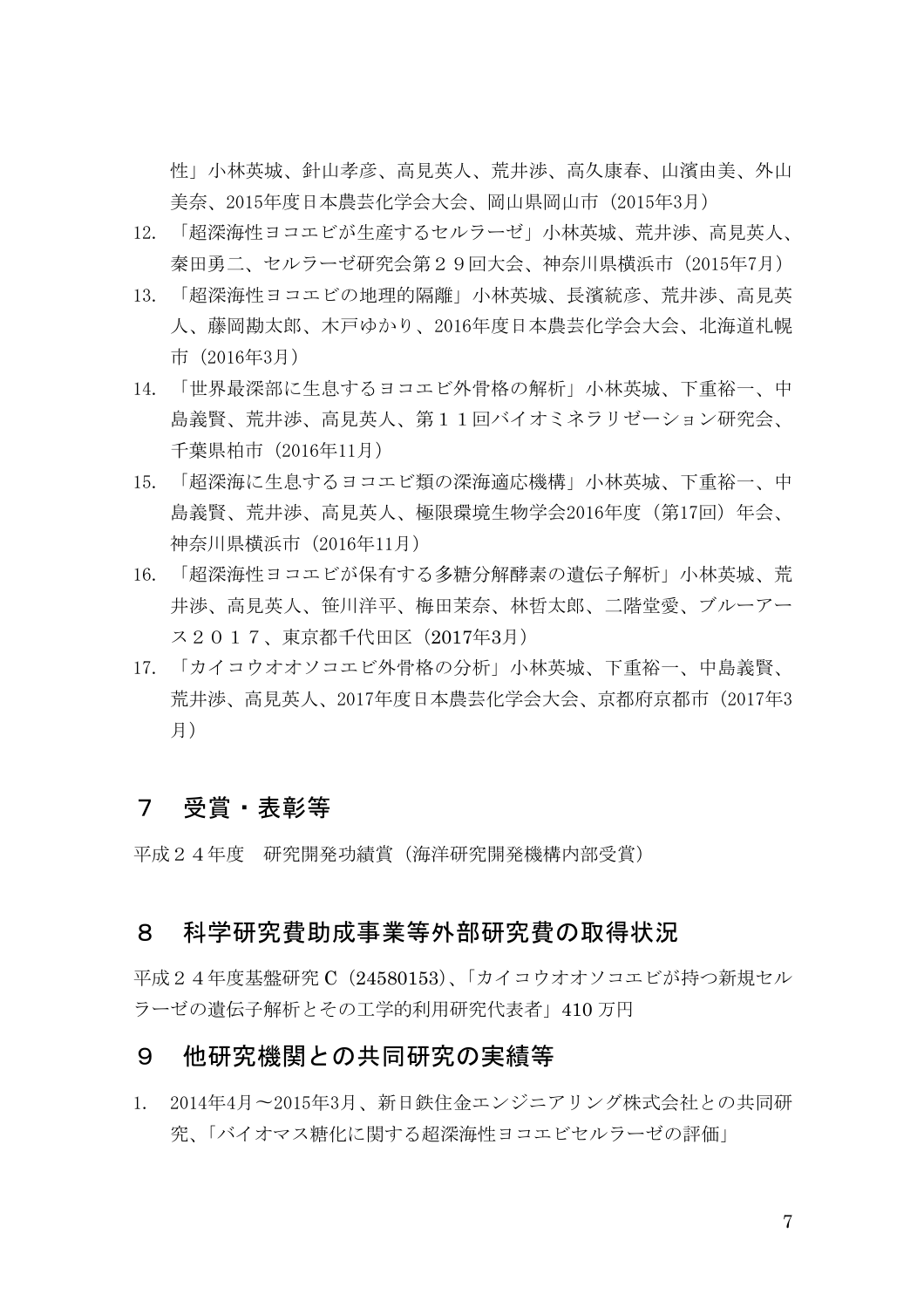2. 2015年4月〜2017年3月、東洋大学バイオ・ナノエレクトロニクス研究セン ターとの共同研究、「バイオレミディエーション等を目指した新規バイオミ ネラリゼーションの探索」

### 10 その他

#### 10−1招待講演

- 1. 題目「Synthetic Biology への招待」理化学研究所バイオ・ミメティックコン トロール研究センター公開セミナー(名古屋、理化学研究所)、2004年1 1月
- 2. 題目「人工遺伝子ネットワークの構築プロセス」ERATO 合原複雑数理モデ ルプロジェクト公開セミナー(東京、東京大学)2006年7月
- 3. 題目「Synthetic Biology と人工遺伝子ネットワーク」極限環境微生物学会 第7回シンポジウム(東京、東京工業大学) 2006年7月
- 4. 題目「超深海への挑戦:超深海性カイコウオオソコエビの新規セルラーゼ」 "未来へのバイオ技術"勉強会 (東京、バイオインダストリー協会)20 13年5月20日

#### 10−2アウトリーチ・社会的活動等

2013年7月−9月、国立科学博物館特別展「深海展」にて「カイコウオオソ コエビ」の樹脂包埋標本を展示

#### 10−3テレビ報道等

1. 2012 年8月16日 NHK「おはよう日本」 2. 2012 年8月16日 TBS ラジオ「デイキャッチ」 3. 2012 年8月16日日本経済新聞夕刊 4. 2012 年8月16日毎日新聞夕刊 5. 2012 年8月16日東京新聞夕刊 6. 2012 年8月16日北海道新聞「暮らし・話題」 7. 2012 年8月16日 THE WALL STREET JOURNAL 日本版 8. 2012 年8月17日日本農業新聞朝刊 9. 2012 年8月17日電気新聞朝刊 10. 2012 年8月17日化学工業日報朝刊